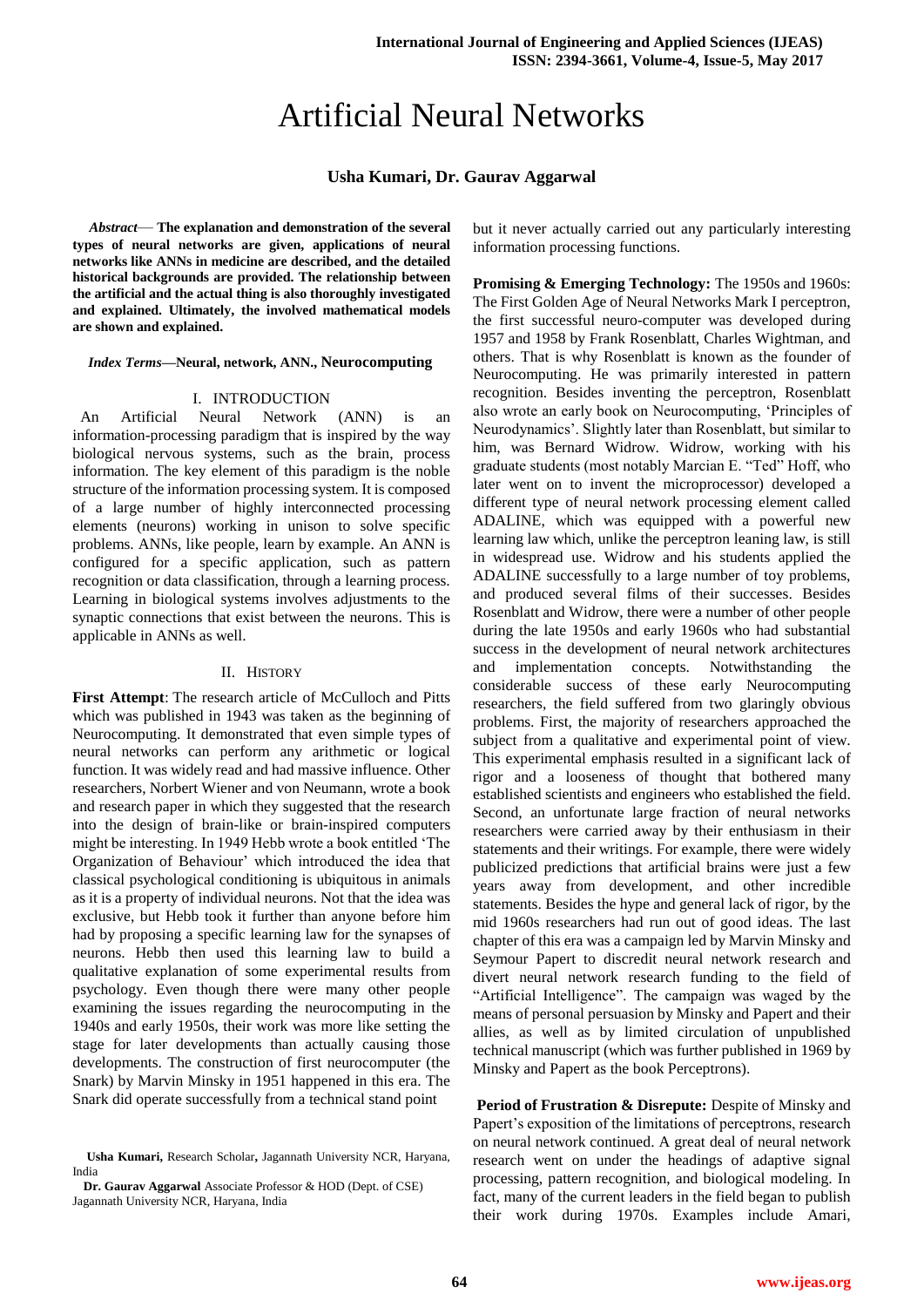Fukushima, Grossberg and Klopf and Gose. These people, along with few others who came in over the next 13 years, put the field of neural network on a firm floor and paved the way for the renovation of the field.

**Innovation:** In spite of public interest and available funding being minimal, several researchers continued working to develop neuromorph based computation methods for problems such as pattern recognition. During this period several paradigms were generated which modern work continues to enhance & implement.

- Grossberg's (Steve Grossberg and Gail Carpenter in 1988) influence founded a school of thought which explores resonating algorithms. They developed the ART (Adaptive Resonance Theory) networks based on biologically plausible models.
- Anderson and Kohonen developed associative techniques independent of each other. Klopf (A. Henry Klopf) in 1972, developed a basis for learning in artificial neurons based on a biological principle for neuronal learning called heterostasis.
- Werbos (Paul Werbos 1974) developed and implemented the back-propagation learning method, however several years passed before this approach was popularized. Back-propagation nets are probably the most well known and widely applied of the neural networks today. In essence, the back-propagation net. is a Perceptron with multiple layers, a different threshold function in the artificial neuron, and a more robust and capable learning rule.
- Amari (A. Shun-Ichi 1967) was involved with theoretical developments: he published a paper which established a mathematical theory for a learning basis (error-correction method) dealing with adaptive pattern classification.
- While Fukushima (F. Kunihiko) developed a step wise trained multilayered neural network for interpretation of handwritten characters. The original network was published in 1975 and was called the Cognitron.
- $\bullet$

**Re-Emergence:** It was by the early 1980s that many Neuro-computing researchers became strong enough to begin submitting proposals to explore the development of neuro-computers and of neural network applications. In the years 1983–1986 John Hopfield, an established physicist of worldwide reputation had become interested in neural networks a few years earlier. Hopfield wrote two highly readable papers on neural networks in 1982 and 1984 and these, together with his many lectures all over the world, persuaded hundreds of highly qualified scientists, mathematicians, and technologists to join the emerging field of neural networks. In 1986, with the publication of the "PDP books" (Parallel Distributed Processing, Volumes I and II, edited by Rumelhart and McClelland), the field exploded. In 1987, the first open conference on neural networks in modern times, the IEEE International Conference on Neural Networks was held in San Diego, and the International Neural Network Society (INNS) was formed. In 1988 the INNS journal Neural Networks was founded, followed by Neural Computation in

1989 and the IEEE Transactions on Neural Networks in 1990.

**Today:** Multiple Significant progresses have been made in the field of neural networks-enough to attract a great deal of attention and fund further research. Research is advancing the field on many fronts and the advancement beyond current commercial applications appears to be possible. Neurally based chips are emerging and applications to complex problems are being developed. Clearly, today is the period of transition for neural network technology.

## **Basic Structure of ANNs**

The logic of ANNs is based on the belief that functioning of human brain by making the correct connections, can be copied using silicon and wires as living neurons and dendrites.

Neurons are the 100 billion nerve cells that compose the human brain. They are connected to other thousand cells by Axons. Dendrites accept the stimuli from external environment or inputs from sensory organs. These inputs create electric impulses, which quickly travel through the neural network. A neuron may then transmit the message to other neuron to handle the issue or does not transmit it forward.



ANNs are composed of multiple nodes, which behave same as biological neurons of human brain. The neurons are connected by links and they interact with each other. The nodes can take input data and perform simple operations on the data. The result of these operations is handed over to other neurons. The output at each node is referred as its activation or node value.

Every link is associated with weight. ANNs are capable of learning by altering weight values. The following illustration shows a simple ANN –

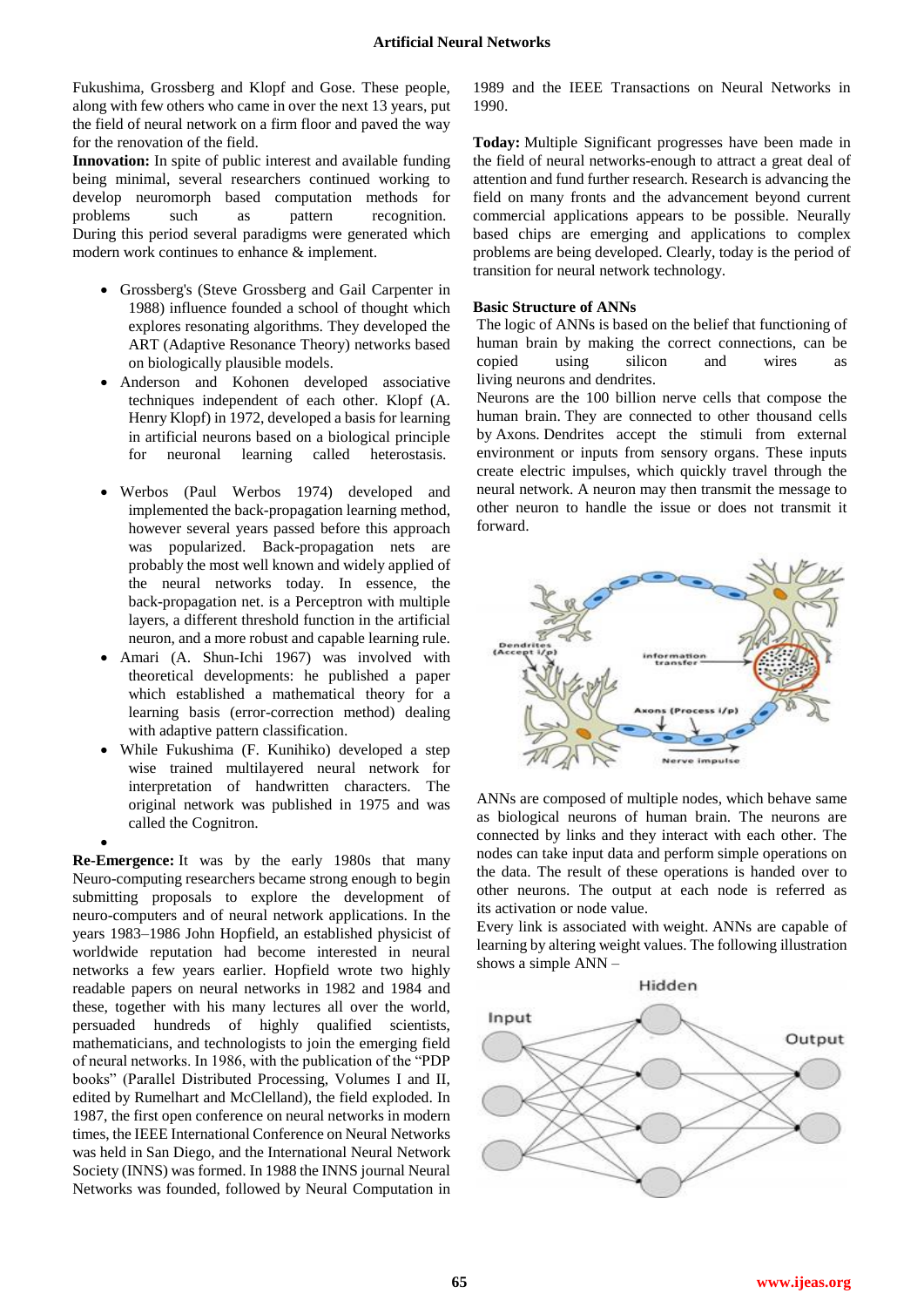#### **International Journal of Engineering and Applied Sciences (IJEAS) ISSN: 2394-3661, Volume-4, Issue-5, May 2017**

#### *A. Types of Artificial Neural Networks*

We have two types of Artificial Neural Network topologies

## − **FeedForward and Feedback.**

## *1) FeedForward ANN*

The information flow is unidirectional. A unit sends information to other unit and that other unit does not receive any information. No feedback loops exist. Such ANNs are used in pattern generation/recognition/classification. They have fixed inputs and outputs.



## *2) FeedBack ANN*

In these, feedback loops are allowed. Such ANNs are used in content addressable memories.

## *B. Machine Learning in ANNs*

ANNs have an ability to learn and they need to be trained. There are several learning strategies for that−



• Supervised Learning – There is a role of a teacher who is scholar compared to the ANN. The teacher feeds some example data about which the teacher already knows the answers.

For example, pattern recognition. The ANN comes up with guesses while recognizing. Then the teacher avails the ANN the answers. The network then compares its guesses with the teacher's "correct" answers and makes adjustments according to errors.

 Unsupervised Learning − It is required when there is no example data set with known answers. For an instance, searching for a hidden pattern. In this

case, clustering i.e. dividing a set of elements into groups according to some unknown pattern, is carried out based on the existing data sets.

 Reinforcement Learning − This strategy is made on observation. The ANN makes a decision by observing its environment. If the observation is negative, the network adjusts its weights to be capable of making a different decision the next time.

## *1) Back Propagation Algorithm*

It is the training or learning algorithm. Example play a huge role here. If you submit to the algorithm the example of what you want the network to do, it changes the network's weights so that it can produce required output for a particular input after completing the training.

Back Propagation networks are useful for simple Pattern Recognition and Mapping Tasks.

## *C. Bayesian Networks (BN)*

These are also known as Belief Networks or Bayes Nets .They are the graphical structures used to represent the probabilistic relationship among a set of random variables. BNs reason about the uncertain domain.

Each node represents a random variable with specific propositions in these networks. For example, in a medical diagnosis domain, the node Cancer represents the proposition that a patient has cancer. The edges connecting the nodes represent probabilistic dependencies among those random variables. If out of two nodes, one is affecting the other then they must be directly connected in the directions of the effect. The strength of the relationship between variables is measured by the probability associated with each node.

The only constraint on the arcs in a BN is that you cannot return to a node simply by following directed arcs sufficing for the BNs to be called Directed Acyclic Graphs (DAGs).

BNs are capable of handling multivalued variables simultaneously. The BN variables are composed of two dimensions –

## **Range of prepositions**

Probability assigned to each of the prepositions.

Consider a finite set  $X = \{X1, X2, \ldots, Xn\}$  of discrete random variables, where each variable Xi may take values from a finite set, denoted by Val(Xi). If there is a directed link from variable Xi to variable, Xi, then variable Xi will be a parent of variable Xj showing direct dependencies between the variables.

The BN is ideal for aggregating prior knowledge and observed data. It can be used to learn the causal relationships and understand various problem domains and to predict future events, even in the case of missing data.

#### **Building a Bayesian Network**

A Bayesian network can be built by a knowledge engineer. Following are the number of steps the knowledge engineer needs to take while building it.

**Example problem** – *Lung cancer*. A patient has been suffering from breathlessness. He visits the doctor, suspecting that he has lung cancer. The doctor knows that other than the lung cancer, there are various other possible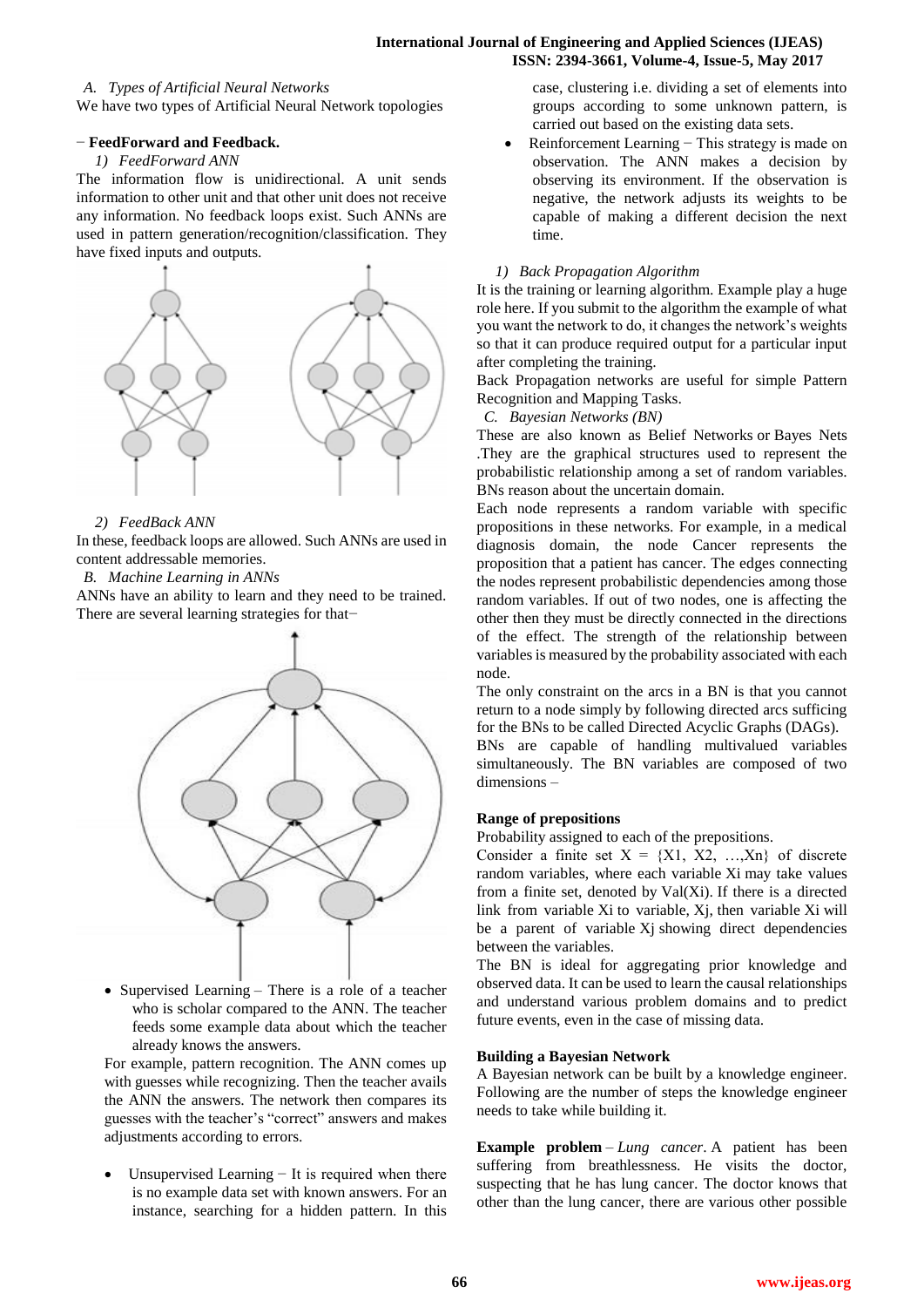diseases the patient might be suffering from, such as tuberculosis and bronchitis.

Collect Relevant Information of Problem-

- Is the patient a smoker? If yes, then high chances of cancer and bronchitis.
- Is the patient exposed to air pollution? If yes, what sort of air pollution?
- Take an X-Ray. Positive X-ray would indicate either TB or lung cancer.

# **Identify Interesting Variables**

The knowledge engineer tries to find the answer of the following questions −

- Which nodes to represent?
- What values can they take? In which state can they be?

Let us consider nodes for with only discrete values for now. The variable must accept exactly one of these values at a time. Most general types of discrete nodes are −

- Boolean nodes They represent propositions, taking binary values-TRUE (T) and FALSE (F).
- Ordered values − A node Pollution might represent and take values from {low, medium, high} describing degree of a patient's exposure to pollution.
- Integral values − A node called Age might represent patient's age with possible values from 1 to 120. Even at this early stage, modelling choices are being made.

## **Possible nodes and values for the lung cancer example − Create Arcs between Nodes**

Topology of the network should include qualitative relationships between variables.

For an instance, what causes a patient to have lung cancer? - Pollution and smoking. Then add arcs from node Pollution and node Smoker to node Lung-Cancer.

Similarly, if the patient has lung cancer, then X-ray result should be positive. So, add arcs from node Lung-Cancer to node X-Ray.



Conventionally, BNs are presented in the way that the arcs point from top to bottom. The set of parent nodes of a node X is given by Parents $(X)$ .

The Lung-Cancer node has two parents (reasons or causes)- Pollution and Smoker, while node Smoker is an ancestor of node X-Ray. Similarly, X-Ray is a child (consequence or effects) of node Lung-Cancer and successor of nodes Smoker and Pollution.

# **Conditional Probabilities**

Now quantify the relationships between connected nodes by specifying a conditional probability distribution for each node. As only discrete variables are considered here, this takes the form of a Conditional Probability Table (CPT).

Firstly, for each node we need to look at all the possible combinations of values of those parent nodes. Each such combination is called an instantiation of the parent set. For each distinct instantiation of parent node values, we need to assign the probability that the child will accept.

For an instance, the Lung-Cancer node's parents are Pollution and Smoking. The possible values they take are  $= \{ (H,T), (H,F), (L,T), (L,F) \}.$  The CPT specifies the probability of cancer for each of these cases as <0.05, 0.02, 0.03, 0.001> respectively.

Each node will have conditional probability associated with them as follows −

| <b>Smoking</b> | <b>Pollution</b> |
|----------------|------------------|
| $P(S = T)$     | $P(P = L)$       |
| 0.30           | 0.90             |

|   | <b>Lung-Cancer</b> |                   |  |
|---|--------------------|-------------------|--|
| P | s                  | $P(C = T   P, S)$ |  |
| Н |                    | 0.05              |  |
|   |                    | 0.02              |  |
|   |                    | 0.03              |  |
|   |                    | 0.001             |  |

| X-Ray |                 |  |
|-------|-----------------|--|
| г     | $X = (Pos   C)$ |  |
|       | 0.90            |  |
|       | 0.20            |  |

*D. Applications of Neural Networks*

They can perform tasks that are easy for a human but difficult for a machine −

Aerospace − Autopilot aircrafts, aircraft fault detection.